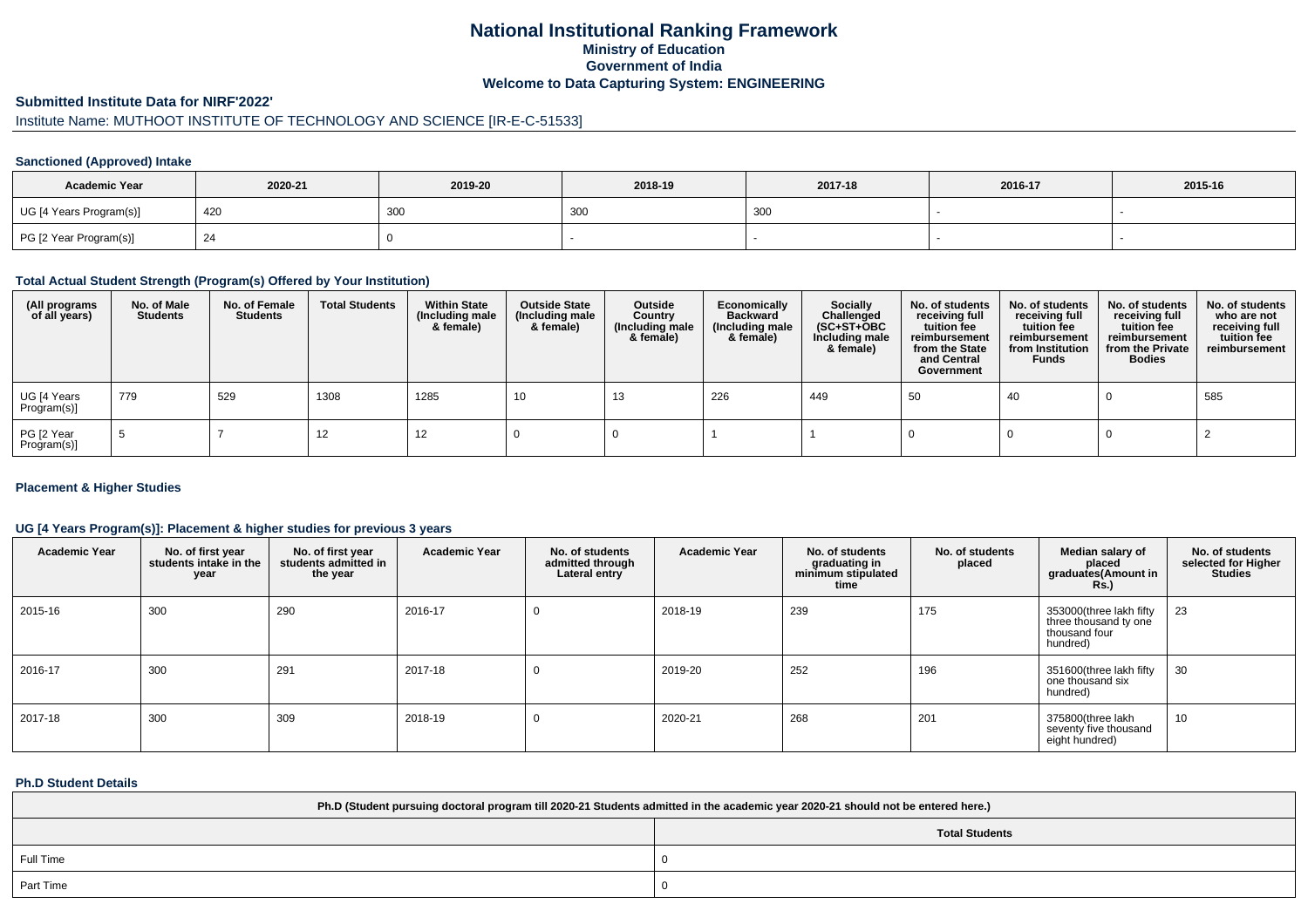| No. of Ph.D students graduated (including Integrated Ph.D) |         |         |         |  |  |  |  |  |
|------------------------------------------------------------|---------|---------|---------|--|--|--|--|--|
|                                                            | 2020-21 | 2019-20 | 2018-19 |  |  |  |  |  |
| Full Time                                                  |         |         |         |  |  |  |  |  |
| Part Time                                                  |         |         |         |  |  |  |  |  |

## **Financial Resources: Utilised Amount for the Capital expenditure for previous 3 years**

| <b>Academic Year</b>                                                                                                                                                                      | 2020-21                                                       | 2019-20                                                             | 2018-19                                                                     |  |  |  |  |  |
|-------------------------------------------------------------------------------------------------------------------------------------------------------------------------------------------|---------------------------------------------------------------|---------------------------------------------------------------------|-----------------------------------------------------------------------------|--|--|--|--|--|
|                                                                                                                                                                                           | <b>Utilised Amount</b>                                        | <b>Utilised Amount</b>                                              | <b>Utilised Amount</b>                                                      |  |  |  |  |  |
| Annual Capital Expenditure on Academic Activities and Resources (excluding expenditure on buildings)                                                                                      |                                                               |                                                                     |                                                                             |  |  |  |  |  |
| Library (Books, Journals and e-Resources only)                                                                                                                                            | 84266 (eighty four thousand two hundred sixty six)            | 653189 (six lakh fifty three thousand one hundred eighty nine)      | 400418 (four lakh four hundred eighteen)                                    |  |  |  |  |  |
| New Equipment and software for Laboratories                                                                                                                                               | 1363410 (thirteen lakh sixty three thousand four hundred ten) | 500756 (five lakh seven hundred fifty six)                          | 9742844 (ninety seven lakhs forty two thousand eight hundred<br>forty four) |  |  |  |  |  |
| <b>Engineering Workshops</b>                                                                                                                                                              | $0$ (zero)                                                    | 0 (zero)                                                            | 0 (zero)                                                                    |  |  |  |  |  |
| Other expenditure on creation of Capital Assets (For setting up<br>classrooms, seminar hall, conference hall, library, Lab, Engg<br>workshops excluding expenditure on Land and Building) | 931666 (nine lakh thirty one thousand six hundred sixty six)  | 299839 (two lakh ninety nine thousand eight hundred thirty<br>nine) | 909434 (nine lakh nine thousand four hundred thirty four)                   |  |  |  |  |  |

## **Financial Resources: Utilised Amount for the Operational expenditure for previous 3 years**

| <b>Academic Year</b>                                                                                                                                                                            | 2020-21                                                                        | 2019-20                                                                           | 2018-19                                                           |  |  |  |  |  |
|-------------------------------------------------------------------------------------------------------------------------------------------------------------------------------------------------|--------------------------------------------------------------------------------|-----------------------------------------------------------------------------------|-------------------------------------------------------------------|--|--|--|--|--|
|                                                                                                                                                                                                 | <b>Utilised Amount</b>                                                         | <b>Utilised Amount</b>                                                            | <b>Utilised Amount</b>                                            |  |  |  |  |  |
| <b>Annual Operational Expenditure</b>                                                                                                                                                           |                                                                                |                                                                                   |                                                                   |  |  |  |  |  |
| Salaries (Teaching and Non Teaching staff)                                                                                                                                                      | 77072064 (seven crore seventy lakh seventy two thousand<br>sixty four)         | 89093492 (eight crore nine lakh ninety three thousand four<br>hundred ninety two) | 78500517 (seven crore eighty five lakh five hundred<br>seventeen) |  |  |  |  |  |
| Maintenance of Academic Infrastructure or consumables and<br>other running expenditures (excluding maintenance of hostels<br>and allied services, rent of the building, depreciation cost, etc) | 24044982 (two crore forty lakh forty four thousand nine<br>hundred eighty two) | 30643063 (three crore six lakhs forty three thousand sixty<br>three)              | 31700307 (three crore seventeen lakh three hundred seven)         |  |  |  |  |  |
| Seminars/Conferences/Workshops                                                                                                                                                                  | 2070212 (twenty lakh seventy thousand two hundred twelve)                      | 1268560 (twelve lakh sixty eight thousand five hundred sixty)                     | 455321 (four lakh fifty five thousand three hundred twenty one)   |  |  |  |  |  |

**IPR**

| Calendar year            | 2020 | 2019 | 2018 |
|--------------------------|------|------|------|
| No. of Patents Published |      |      |      |
| No. of Patents Granted   |      |      |      |

# **Sponsored Research Details**

| <b>Financial Year</b>                    | 2020-21                                                  | 2019-20                                          | 2018-19                  |
|------------------------------------------|----------------------------------------------------------|--------------------------------------------------|--------------------------|
| Total no. of Sponsored Projects          |                                                          |                                                  |                          |
| Total no. of Funding Agencies            |                                                          |                                                  |                          |
| Total Amount Received (Amount in Rupees) | 1382452                                                  | 1479500                                          | 960000                   |
| Amount Received in Words                 | thirteen lakh eighty two thousand four hundred fifty two | fourteen lakh seventy nine thousand five hundred | nine lakh sixty thousand |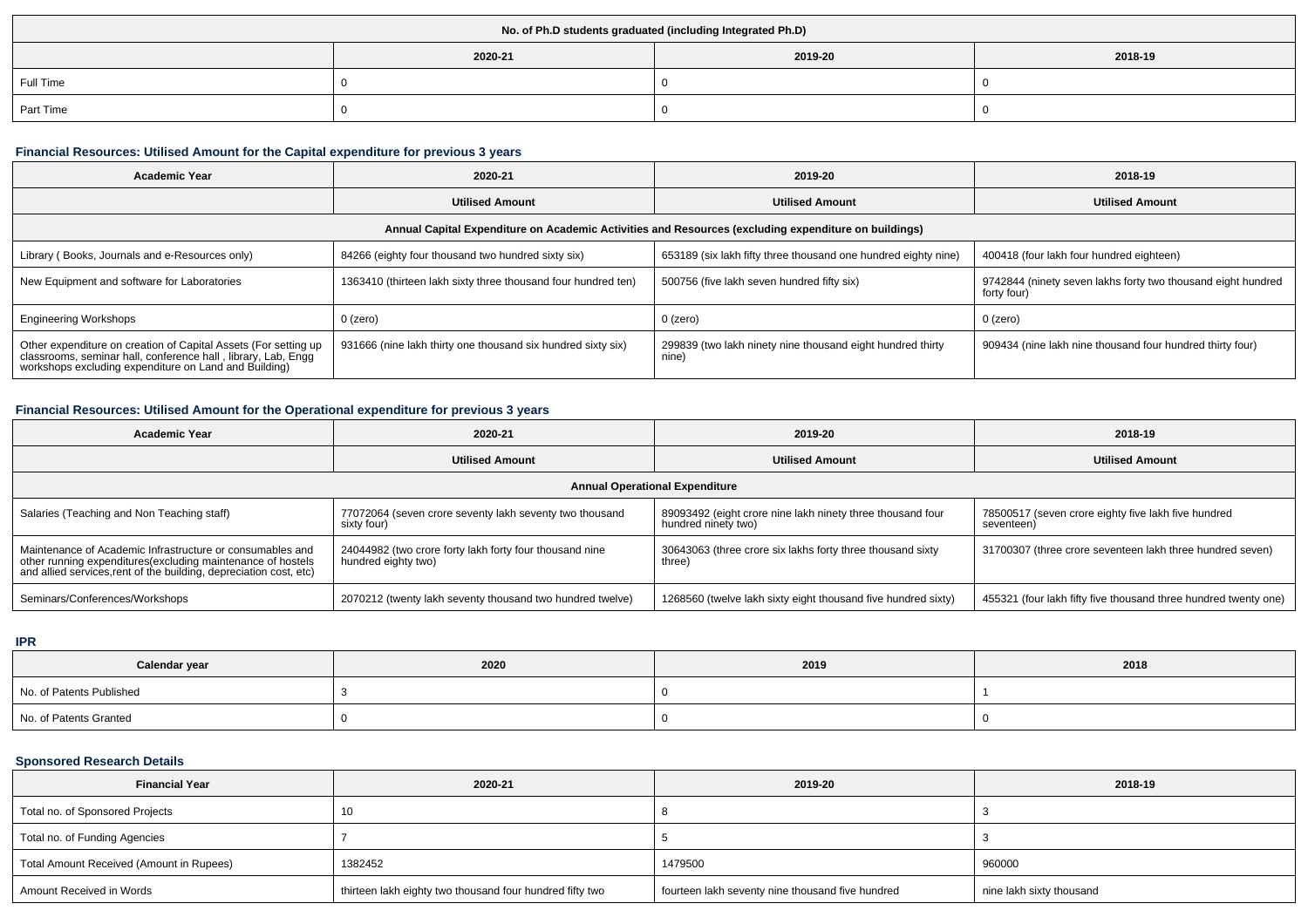## **Consultancy Project Details**

| <b>Financial Year</b>                    | 2020-21                                       | 2019-20                           | 2018-19                                           |
|------------------------------------------|-----------------------------------------------|-----------------------------------|---------------------------------------------------|
| Total no. of Consultancy Projects        |                                               |                                   |                                                   |
| Total no. of Client Organizations        |                                               |                                   |                                                   |
| Total Amount Received (Amount in Rupees) | 68796                                         | 90111                             | 129610                                            |
| Amount Received in Words                 | sixty eight thousand seven hundred ninety six | ninty thousand one hundred eleven | one lakh twenty nine thousand six hundred and ten |

## **PCS Facilities: Facilities of physically challenged students**

| 1. Do your institution buildings have Lifts/Ramps?                                                                                                         | Yes, more than 80% of the buildings |
|------------------------------------------------------------------------------------------------------------------------------------------------------------|-------------------------------------|
| 2. Do your institution have provision for walking aids, including wheelchairs and transportation from one building to another for<br>handicapped students? | Yes                                 |
| 3. Do your institution buildings have specially designed toilets for handicapped students?                                                                 | Yes, more than 80% of the buildings |

## **Faculty Details**

| Srno           | <b>Name</b>                          | Age | <b>Designation</b>         | Gender | Qualification | <b>Experience (In</b><br>Months) | <b>Currently working</b><br>with institution? | <b>Joining Date</b> | <b>Leaving Date</b>      | <b>Association type</b> |
|----------------|--------------------------------------|-----|----------------------------|--------|---------------|----------------------------------|-----------------------------------------------|---------------------|--------------------------|-------------------------|
| $\overline{1}$ | <b>MINU MATHEW</b>                   | 38  | <b>Assistant Professor</b> | Female | M.Sc.         | 158                              | Yes                                           | 05-05-2014          | $\overline{\phantom{a}}$ | Regular                 |
| 2              | <b>FASILA K A</b>                    | 32  | <b>Assistant Professor</b> | Female | M.Tech        | 86                               | Yes                                           | 04-05-2015          | $\overline{\phantom{a}}$ | Regular                 |
| 3              | <b>ANAND</b><br>RAJAGOPAL            | 33  | <b>Assistant Professor</b> | Male   | M.Tech        | 118                              | Yes                                           | 06-01-2016          | $\overline{\phantom{a}}$ | Regular                 |
| 4              | ANJALI SV                            | 34  | <b>Assistant Professor</b> | Female | M.Tech        | 118                              | Yes                                           | 01-07-2013          | $\mathbf{u}$             | Regular                 |
| 5              | <b>ALVIN THARIYATH</b>               | 34  | <b>Assistant Professor</b> | Male   | M.E.          | 106                              | Yes                                           | 01-06-2016          | $\mathbf{u}$             | Regular                 |
| 6              | <b>JIM GEORGE</b>                    | 35  | <b>Assistant Professor</b> | Male   | M.Tech        | 128                              | Yes                                           | 15-07-2013          | $\sim$                   | Regular                 |
| $\overline{7}$ | <b>GINCY P</b><br><b>KURIAKOSE</b>   | 39  | <b>Assistant Professor</b> | Female | Ph.D          | 156                              | Yes                                           | 01-07-2013          | $\sim$                   | Regular                 |
| 8              | <b>MINNIE MARIYA</b><br><b>JAMES</b> | 30  | <b>Assistant Professor</b> | Female | M.Tech        | 73                               | Yes                                           | 01-07-2017          | $\overline{\phantom{a}}$ | Regular                 |
| 9              | <b>JUBY JOSEPH</b>                   | 40  | <b>Assistant Professor</b> | Male   | M.Tech        | 190                              | Yes                                           | 12-05-2014          | $\sim$                   | Regular                 |
| 10             | <b>RISHIKESH P H</b>                 | 36  | <b>Assistant Professor</b> | Male   | M.Tech        | 123                              | Yes                                           | 01-06-2016          | $\sim$                   | Regular                 |
| 11             | DR RESMING                           | 37  | <b>Assistant Professor</b> | Female | Ph.D          | 86                               | Yes                                           | 04-05-2015          | $\sim$                   | Regular                 |
| 12             | <b>JENCY THOMAS</b>                  | 36  | <b>Assistant Professor</b> | Female | M.Tech        | 110                              | Yes                                           | 04-05-2015          | $\sim$                   | Regular                 |
| 13             | SRUTHY T G                           | 31  | <b>Assistant Professor</b> | Female | M.Tech        | 72                               | Yes                                           | 01-07-2017          | $\sim$                   | Regular                 |
| 14             | <b>MAHALINGAM P R</b>                | 32  | <b>Assistant Professor</b> | Male   | M.Tech        | 107                              | No                                            | 09-06-2014          | 12-11-2021               | Regular                 |
| 15             | DR RENJU RAJAN                       | 33  | <b>Assistant Professor</b> | Male   | Ph.D          | 43                               | Yes                                           | 10-07-2018          | $\sim$                   | Regular                 |
| 16             | NISHIDA A                            | 32  | <b>Assistant Professor</b> | Female | M.Tech        | 108                              | Yes                                           | 02-07-2018          | $\mathbf{u}$             | Regular                 |
| 17             | DR ANAND<br><b>HAREENDRAN S</b>      | 35  | Associate Professor        | Male   | Ph.D          | 129                              | Yes                                           | 28-05-2018          | $\sim$                   | Regular                 |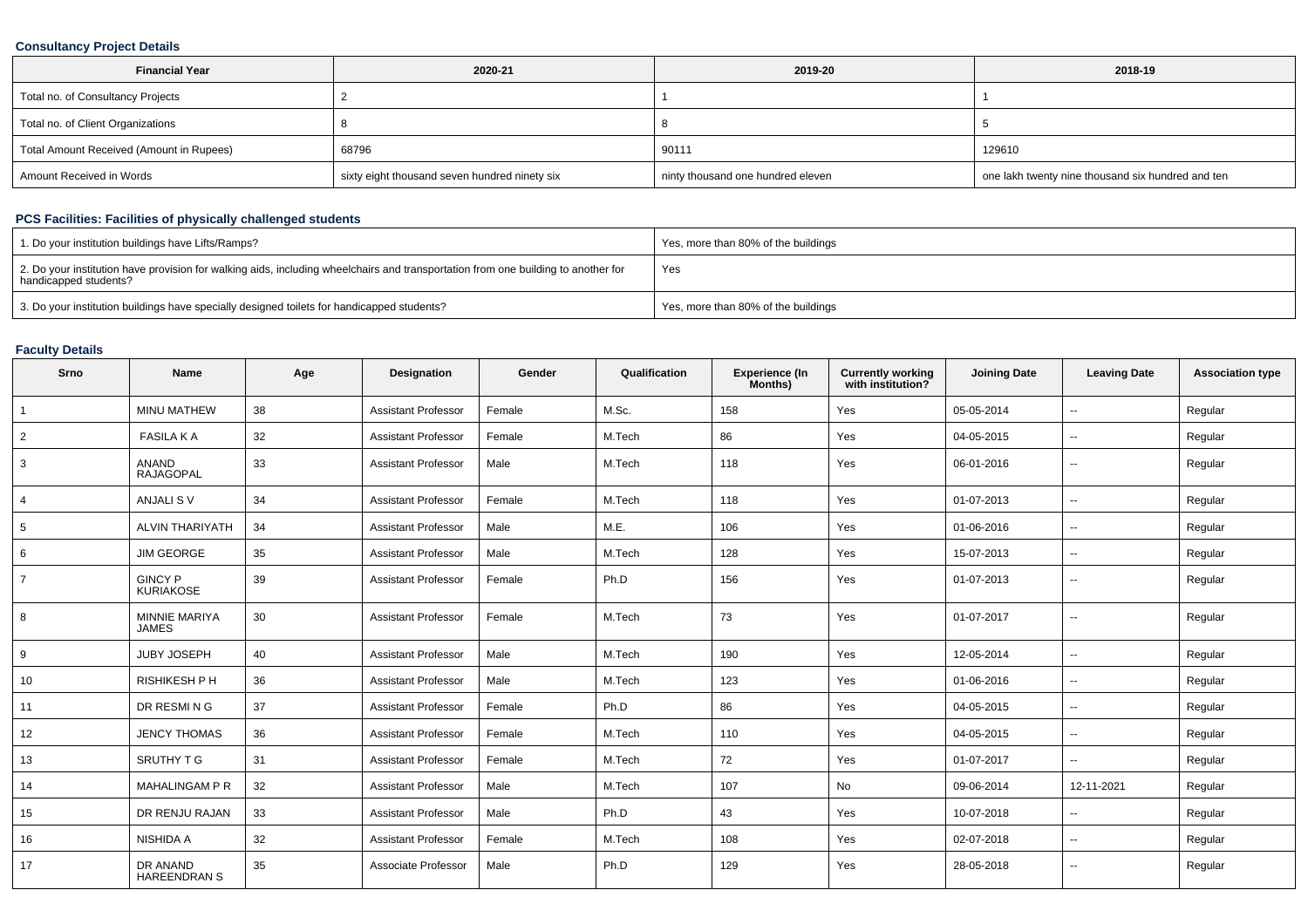| 18 | AJITH VIJAYAN                         | 31 | <b>Assistant Professor</b> | Male   | M.Tech  | 91  | Yes | 27-06-2016 | ÷.                       | Regular             |
|----|---------------------------------------|----|----------------------------|--------|---------|-----|-----|------------|--------------------------|---------------------|
| 19 | DR S SIVAKUMAR                        | 64 | Professor                  | Male   | Ph.D    | 516 | No  | 01-07-2013 | 29-10-2021               | Adhoc / Contractual |
| 20 | <b>SERIN SARA ROY</b>                 | 30 | <b>Assistant Professor</b> | Female | M.Tech  | 71  | Yes | 01-06-2016 | $\overline{\phantom{a}}$ | Regular             |
| 21 | JISHA JAMES                           | 35 | <b>Assistant Professor</b> | Female | M.E.    | 163 | Yes | 05-05-2014 | $\overline{\phantom{a}}$ | Regular             |
| 22 | MARYLISSY P N                         | 41 | Associate Professor        | Female | Ph.D    | 228 | Yes | 01-07-2013 | $\overline{\phantom{a}}$ | Regular             |
| 23 | <b>BINU MANOHAR</b>                   | 37 | <b>Assistant Professor</b> | Female | M.Tech  | 181 | Yes | 01-06-2016 | $\overline{\phantom{a}}$ | Regular             |
| 24 | AMBILI MOHAN                          | 34 | <b>Assistant Professor</b> | Female | M.Tech  | 127 | Yes | 04-05-2015 | $\overline{\phantom{a}}$ | Regular             |
| 25 | RAMAKRISHNAN P                        | 34 | <b>Assistant Professor</b> | Male   | M.Tech  | 115 | No  | 04-05-2015 | 20-10-2021               | Regular             |
| 26 | DR PRADEEPMON<br>T G                  | 45 | <b>Assistant Professor</b> | Male   | Ph.D    | 264 | Yes | 10-07-2017 | $\overline{\phantom{a}}$ | Regular             |
| 27 | DR SELVIA<br><b>KURIAKOSE</b>         | 33 | <b>Assistant Professor</b> | Female | Ph.D    | 54  | Yes | 15-02-2017 | $\sim$                   | Regular             |
| 28 | <b>JINCY P MATHAI</b>                 | 37 | <b>Assistant Professor</b> | Female | M. Phil | 168 | Yes | 01-07-2013 | $\sim$                   | Regular             |
| 29 | DEEPA PRABHU<br>R                     | 41 | <b>Assistant Professor</b> | Female | M.Tech  | 122 | Yes | 04-05-2015 | $\overline{\phantom{a}}$ | Regular             |
| 30 | <b>RONY THOMAS</b><br><b>MURICKAN</b> | 32 | <b>Assistant Professor</b> | Male   | M.Tech  | 96  | Yes | 18-07-2016 | $\overline{\phantom{a}}$ | Regular             |
| 31 | DR MANOJ KUMAR<br>Κ                   | 44 | Associate Professor        | Male   | Ph.D    | 169 | Yes | 03-07-2017 | $\overline{\phantom{a}}$ | Regular             |
| 32 | <b>REMA DEVI M</b>                    | 59 | Professor                  | Female | M.Tech  | 438 | Yes | 11-07-2018 | $\overline{\phantom{a}}$ | Adhoc / Contractual |
| 33 | MEGHA FRANKLIN                        | 38 | <b>Assistant Professor</b> | Female | M.Tech  | 142 | Yes | 17-08-2017 | $\overline{\phantom{a}}$ | Regular             |
| 34 | SNEHA SREEDEVI                        | 32 | <b>Assistant Professor</b> | Female | M.Tech  | 57  | Yes | 01-02-2018 | $\overline{\phantom{a}}$ | Regular             |
| 35 | <b>VIPIN VIJAYAN</b>                  | 33 | <b>Assistant Professor</b> | Male   | M.Tech  | 82  | Yes | 16-06-2016 | $\overline{\phantom{a}}$ | Regular             |
| 36 | DR ARUN JOY                           | 36 | Associate Professor        | Male   | Ph.D    | 149 | Yes | 01-06-2016 | ÷.                       | Regular             |
| 37 | DR ARUNKUMAR D                        | 37 | Associate Professor        | Male   | Ph.D    | 151 | Yes | 01-12-2014 | $\overline{\phantom{a}}$ | Regular             |
| 38 | DR GYLSON<br><b>THOMAS</b>            | 55 | Professor                  | Male   | Ph.D    | 254 | Yes | 16-06-2016 | $\overline{\phantom{a}}$ | Regular             |
| 39 | SAJEEB RAHIMAN<br>A H                 | 43 | Associate Professor        | Male   | M.Tech  | 246 | Yes | 04-01-2016 | $\overline{\phantom{a}}$ | Regular             |
| 40 | SREENU G                              | 37 | Assistant Professor        | Female | M.Tech  | 158 | Yes | 04-05-2015 | $\overline{\phantom{a}}$ | Regular             |
| 41 | <b>TONY MATHEW</b>                    | 34 | <b>Assistant Professor</b> | Male   | M.Tech  | 86  | Yes | 19-05-2014 | $\overline{\phantom{a}}$ | Regular             |
| 42 | DHILEEP M                             | 45 | Associate Professor        | Male   | M.E.    | 180 | Yes | 17-07-2017 | $\overline{\phantom{a}}$ | Regular             |
| 43 | <b>GEETHU CHACKO</b>                  | 31 | <b>Assistant Professor</b> | Female | M.Tech  | 86  | Yes | 04-05-2015 | н,                       | Regular             |
| 44 | SINDHURA<br>THOMAS ROSE               | 34 | <b>Assistant Professor</b> | Female | M.Tech  | 121 | Yes | 01-07-2017 | $\overline{\phantom{a}}$ | Regular             |
| 45 | DR ABHILASH<br>ANTONY                 | 43 | Associate Professor        | Male   | Ph.D    | 139 | Yes | 01-12-2016 | $\overline{\phantom{a}}$ | Regular             |
| 46 | LIJA PONNAPPAN                        | 38 | <b>Assistant Professor</b> | Female | M.Sc.   | 175 | Yes | 04-05-2015 | щ.                       | Regular             |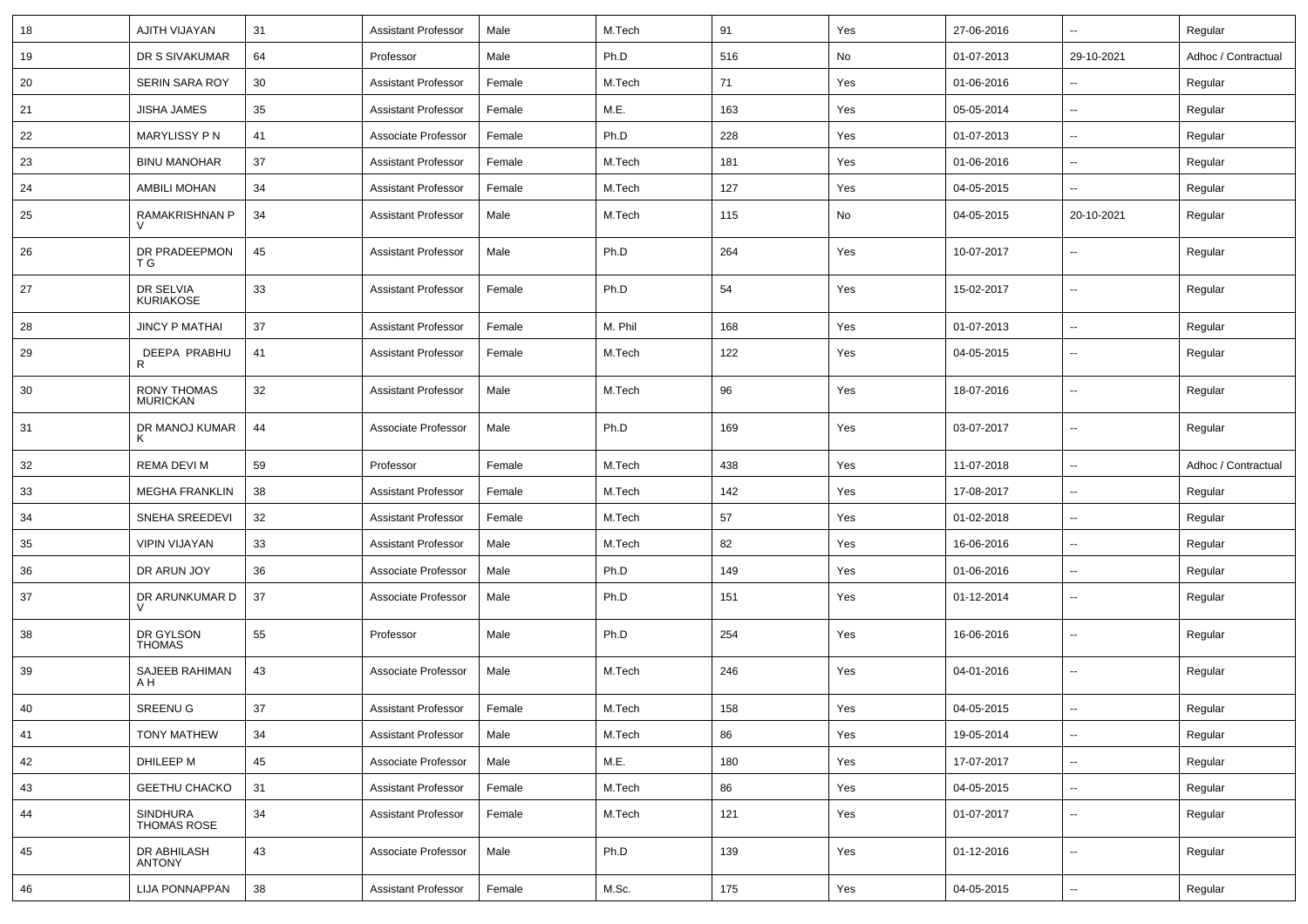| 47 | <b>MEERA SIVADAS</b>                 | 34     | <b>Assistant Professor</b>                          | Female | M.Tech     | 61  | Yes | 01-07-2017 | $\overline{\phantom{a}}$ | Regular             |
|----|--------------------------------------|--------|-----------------------------------------------------|--------|------------|-----|-----|------------|--------------------------|---------------------|
| 48 | SANDEEP M S                          | 34     | <b>Assistant Professor</b>                          | Male   | M.Tech     | 90  | Yes | 03-01-2018 | --                       | Regular             |
| 49 | VENUGOPLAN<br><b>KURUPATH</b>        | 53     | Associate Professor                                 | Male   | M.E.       | 276 | Yes | 02-07-2018 | $\overline{\phantom{a}}$ | Adhoc / Contractual |
| 50 | <b>DHANYA</b><br>SUDARSAN            | 36     | <b>Assistant Professor</b>                          | Female | M.Tech     | 102 | Yes | 01-01-2018 | ⊷.                       | Regular             |
| 51 | AJISH P J                            | 31     | <b>Assistant Professor</b>                          | Male   | M.Tech     | 73  | Yes | 16-06-2017 | ш,                       | Regular             |
| 52 | SUNITH JOHN<br><b>DAVID</b>          | 34     | <b>Assistant Professor</b>                          | Male   | M.Tech     | 121 | Yes | 05-05-2014 | --                       | Regular             |
| 53 | <b>BAIJU KARUN</b>                   | 43     | Associate Professor                                 | Male   | M.Tech     | 240 | No  | 04-05-2015 | 16-10-2020               | Regular             |
| 54 | <b>TESYMOL CYRIAC</b>                | 44     | <b>Assistant Professor</b>                          | Female | Ph.D       | 159 | Yes | 05-05-2014 | --                       | Regular             |
| 55 | ARAVIND<br><b>RAJAGOPAL</b>          | 32     | <b>Assistant Professor</b>                          | Male   | M.Tech     | 90  | Yes | 28-06-2017 | н.                       | Regular             |
| 56 | <b>BABITHA GEORGE</b>                | 37     | <b>Assistant Professor</b>                          | Female | <b>MBA</b> | 172 | Yes | 11-06-2014 | $\sim$                   | Regular             |
| 57 | DR SINDHU AJITH                      | 49     | Other                                               | Female | Ph.D       | 265 | Yes | 01-06-2015 | ⊷.                       | Regular             |
| 58 | DR CHIKKU<br>ABRAHAM                 | 46     | Associate Professor                                 | Male   | Ph.D       | 270 | Yes | 03-06-2015 | н.                       | Regular             |
| 59 | DR KURIAN<br><b>ANTONY</b>           | 35     | Associate Professor                                 | Male   | Ph.D       | 127 | Yes | 09-12-2015 | ⊷.                       | Regular             |
| 60 | PREENU PAUL                          | 37     | <b>Assistant Professor</b>                          | Female | M.Tech     | 177 | Yes | 01-07-2013 | н.                       | Regular             |
| 61 | PRISLEY<br>VARGHESE<br><b>MATHEW</b> | 32     | Assistant Professor                                 | Male   | M.Tech     | 97  | Yes | 01-06-2016 | --                       | Regular             |
| 62 | DR ANJALI<br>VARGHESE C              | 46     | Associate Professor                                 | Female | Ph.D       | 205 | Yes | 09-06-2014 | н.                       | Regular             |
| 63 | <b>RAKHEE M</b>                      | 41     | <b>Assistant Professor</b>                          | Female | M.Tech     | 188 | Yes | 01-06-2016 | н.                       | Regular             |
| 64 | DHANYA S                             | 38     | Associate Professor                                 | Female | Ph.D       | 195 | Yes | 01-11-2013 | -−                       | Regular             |
| 65 | Dr BABU KURIAN                       | 61     | Professor                                           | Male   | Ph.D       | 462 | Yes | 01-01-2018 | $\overline{\phantom{a}}$ | Adhoc / Contractual |
| 66 | Dr ARUNKANT A<br>JOSE                | 32     | <b>Assistant Professor</b>                          | Male   | Ph.D       | 96  | Yes | 05-01-2018 |                          | Regular             |
| 67 | DR NEELAKANTAN<br>P C                | 54     | Dean / Principal /<br>Director / Vice<br>Chancellor | Male   | Ph.D       | 322 | Yes | 05-12-2018 | --                       | Regular             |
| 68 | ELRAJ<br>MANGALATH                   | 41     | Other                                               | Male   | MP.Ed.     | 223 | Yes | 10-12-2018 | $\sim$                   | Regular             |
| 69 | CERENE MARIAM<br>ABRAHAM             | 33     | <b>Assistant Professor</b>                          | Female | Ph.D       | 67  | Yes | 21-01-2019 | $\overline{\phantom{a}}$ | Regular             |
| 70 | HARIKRISHNAN N                       | 33     | <b>Assistant Professor</b>                          | Male   | M.Tech     | 45  | Yes | 01-02-2019 | $\overline{\phantom{a}}$ | Regular             |
| 71 | DR PRAVEEM K M                       | 36     | <b>Assistant Professor</b>                          | Male   | Ph.D       | 68  | Yes | 19-06-2019 | $\overline{\phantom{a}}$ | Regular             |
| 72 | DR JANI DAS                          | 42     | <b>Assistant Professor</b>                          | Female | Ph.D       | 156 | Yes | 19-06-2019 | Щ,                       | Regular             |
| 73 | <b>EMMANUEL TOM</b>                  | 32     | <b>Assistant Professor</b>                          | Male   | M.Tech     | 52  | Yes | 19-06-2019 | Щ,                       | Regular             |
| 74 | NAYANA P K                           | $35\,$ | <b>Assistant Professor</b>                          | Female | M.Tech     | 35  | Yes | 24-06-2019 | $\overline{\phantom{a}}$ | Regular             |